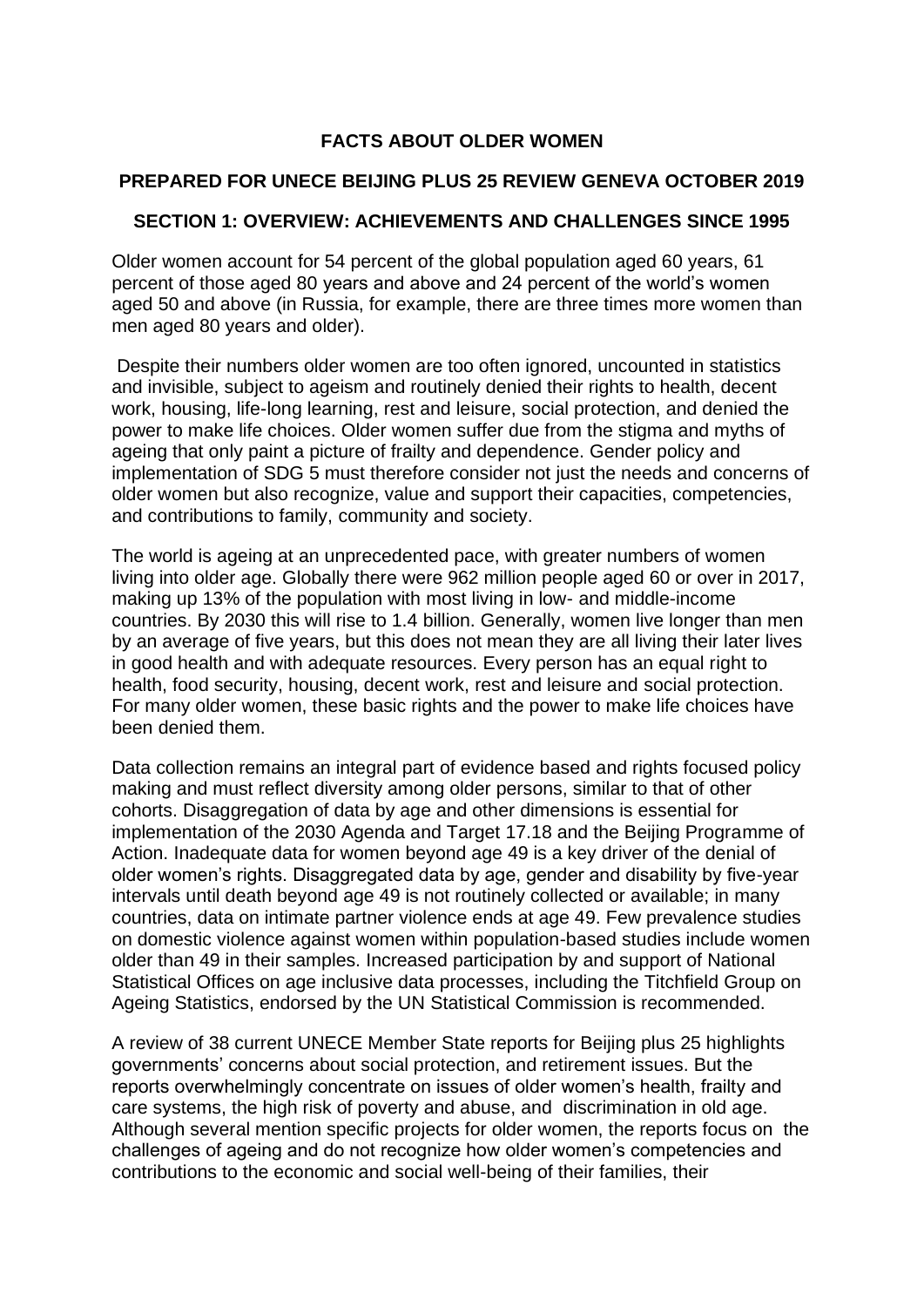communities and society as a whole can be enhanced and supported. Such recognition of the resourcefulness of older women is essential to fully implementing the Beijing Platform and the SDGS as sustainable development depends on ensuring girls and women of all ages are recognized as valuable contributors to their societies across the life course.

A life course perspective to economic and social policy is required both to highlight and address cumulative disadvantages faced by women as they age, which include discrimination, ageism, and prevalence of family and intimate partner violence and abuse and how economic and social policy planning will be made more sustainable with the recognition of the contributions of older women, not only as recipients of services but also as a valuable resource.

#### **SECTION 2: IMPLEMENTATION OF 12 AREAS OF BEIJING PLATFORM OF ACTION SINCE 2009**

## **1. Older Women and Poverty:**

Poverty is particularly high for older women who are single and live alone. Cumulative disadvantages over the life course for girls and women contribute to high levels of poverty in later life. While interventions at earlier ages can help to mitigate this, it is essential that accessible and adequate social protection floors and affordable health care is available for all older women. Older women are often at the centre of their households and communities. They are not just recipients of care but also key providers of care to family, friends and community; services that are uncompensated and unacknowledged as work. Poverty is also due to gaps in pension due to years out of the formal employment sector due to child care and inadequate pay for so called 'womens work' in the care economy. Female carers in nursing homes and home care aides are poorly paid, leading to their own impoverishment in old age. Achieving the Beijing program of action will require affirmative actions to recognize, promote and protect the rights of older women to an adequate standard of living in line with the UDHR and Sustainable Development Goal 5's clear recognition of the importance of achieving gender equality and women's empowerment for all.

#### **2. Education and Training of Older Women**

While everyone has the right to education, the low educational level of many older women, particularly those who have not had educational opportunities in their youth because of nationality, class and gender discrimination, inhibits their full participation in everyday activities that require reading, writing and technology skills, and constrains full participation in public and political life. Learning opportunities can be provided to older women through a systematic approach, and support given to pass on their knowledge to young people. An example is to establish the practice of the "Academy of Experience" or "Folk College for Knowledge Transfer." In many countries older women are knowledgeable about natural, sustainable lifestyles and traditions which can be shared with younger women, knowledge which otherwise will be lost. Discrimination in education at all levels based on age as well as gender and/or disability must be eliminated. Life-long learning, which includes knowledge and skills gained in formal education and training, as well as learning that occurs in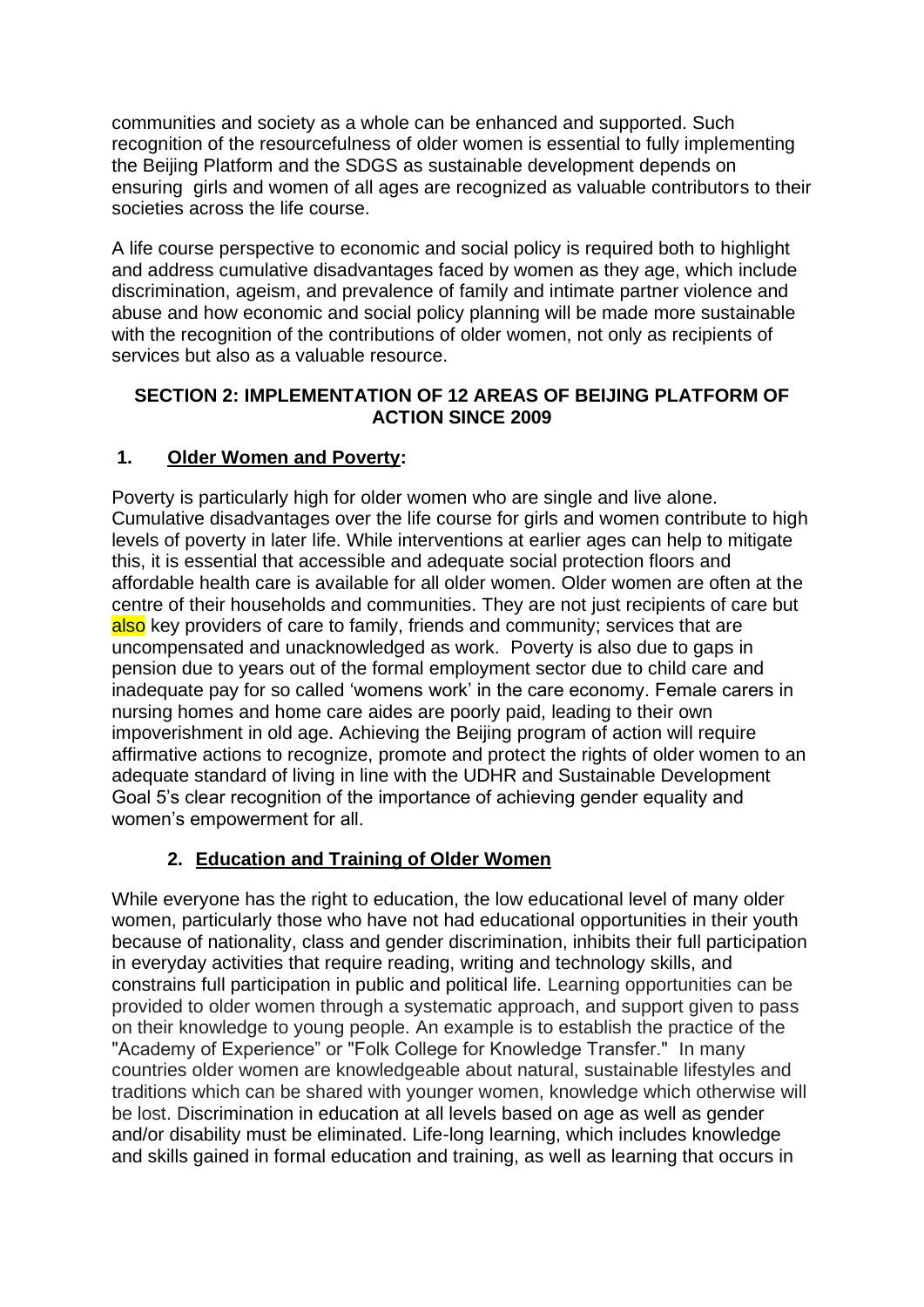informal ways, such as volunteer activity, unremunerated work and traditional knowledge, must be part of adult education policy.

## **3. Older Women and Health**

Older women's quality of life and full participation in society is compromised without responsive actions to their physical, functional and mental health conditions. Noncommunicable diseases including dementia, arthritis, diabetes, cognitive decline and other chronic conditions occur disproportionally in older age groups, affecting older women particularly. Post-menopausal conditions including osteoporosis can disproportionately affect older women and without adequate treatment can lead to otherwise preventable disabilities. Health services for HIV prevention should be available to women of all ages, to prevent infection and to alleviate burden on older women providing care to family members ill or orphaned by HIV. Some 50% of older women have a disabling condition and can be assisted to make successful adjustments toward optimal functioning as they age.

# **4. Violence Against Older Women**

Elder abuse and neglect are rampant. One example is that of domestic violence (DV) against older women. Because DV prevalence surveys routinely fail to include subjects over the age of 49, they present misleading findings that suggest older women are not subjected to violence by either intimate partners or family members. Studies by Luoma et al (2011) focusing on older women demonstrate that DV prevalence is as high as 38% in some EU countries. Garcia-Moreno et al (2013) have developed a methodology for estimating life course rates of violence for older women, which are found to exceed 20%. This also considers the trauma that older women are forced to live with when the violence they experience throughout their lives, often perpetrated by family members, is unacknowledged and/or dismissed as negligible or of little consequence.

# **5. Older Women and Armed Conflict**

Older women make up a significant part of every refugee population and are among the most vulnerable groups of displaced persons. Armed conflict as well as conditions created by civic unrest, natural disasters and poor economic conditions may result in forced migration, which comprises significant numbers of older women, often responsible for children, among the most vulnerable groups of displaced persons. Research studies by HelpAge International and other international aid organizations have documented sexual and physical violence against older women, as well as forced homelessness, poverty and hunger resulting from displacement and conflict. There is a misperception that older women are not subjected to the kinds of sexual and physical mistreatment that girls and younger women experience, which is compounded by the stigma older women face by disclosing such acts.

# **6. Older Women and the Economy**

International development programmes, policy and discourse often overlook older women's economic contributions to family and community. The intersectionality of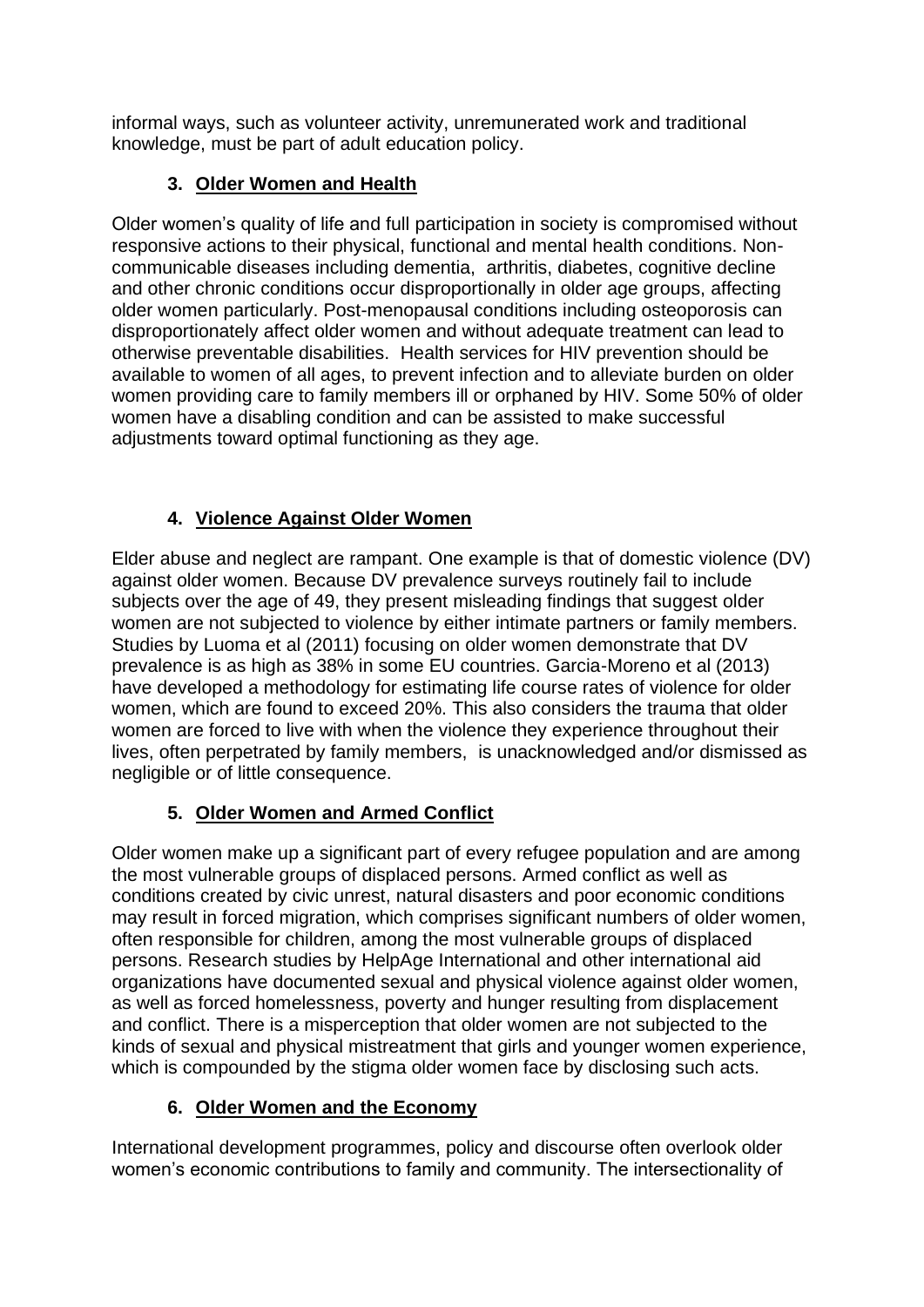ageism, sexism and toxic stereotyping particularly disadvantages older women. A glaring example is the denial of employment opportunities because of age. Time and again, including in the reports of governments for this review, we see only the conflation of old age and frailty/dependency, which provides a misleading picture of women in later life. Most older women are active and engaged with their families and communities, providing essential support for primary wage earners, and are primary carers of older and younger dependents. Many perform unpaid care work, allowing other family members to bring in income, some are farmers, have careers, are entrepreneurs, are educators, and are mentors. They contribute to the economies of their countries directly (including payment of taxes) and indirectly (providing essential services that the state does not offer). But their significant informal contributions to their societies are rarely recognized or counted. Properly recognizing the worth of unpaid care work as essential to the economy and to individuals' health and wellbeing has been widely identified as key to tackling the systemic inequalities that constrain all women. This applies equally to older women who, as carers, should be able to live fulfilling, dignified lives as individual rights holders, recognized by governments and the international community as economic contributors who should not be held back by ageism and stereotyping.

### **7. Older Women in Power and decision-making**

Enabling participation of older women in policy making is spasmodic. In the UNECE region there are some examples of good practice at local level, for example, the Irish Nursing and Midwifery Leadership Network's Big Conversation (2017). Overall older women's voices are rarely asked for or heard in national policy development. Given the scale and speed of ageing in all countries of the region and the increasing numbers of older women, this is a significant policy failure.

#### **8. Institutional Mechanisms for the Advancement of Older Women's Rights**

Twenty-five years ago, the Beijing Declaration recognized age discrimination as one of the factors contributing to the barriers to women's empowerment and advancement. Older women were specifically mentioned in the Beijing Platform for Action with regard to their poverty, health, violence against them, obstacles they face in entering the labor market, discrimination at work and as a civilian group particularly affected by armed conflict. The need for age-disaggregated data, particularly in light of the increasing numbers of older women, was emphasized. Recommendations for government action were made in each of these areas, resulting in a non-binding CEDAW General Recommendation on the rights of older women (No. 27, 2010). At the same time, gaps were noted, including the complete omission of widows and widowhood.

Even with General Recommendation 27, progress on the rights of older women has been negligible. Despite the growing body of evidence on discrimination affecting women in older age, the challenges older women face and their unrecognized contributions to the national economy were almost entirely absent from the national 25 year reviews of the implementation of the Beijing Platform for Action. The focus was mostly on older women as passive recipients of services.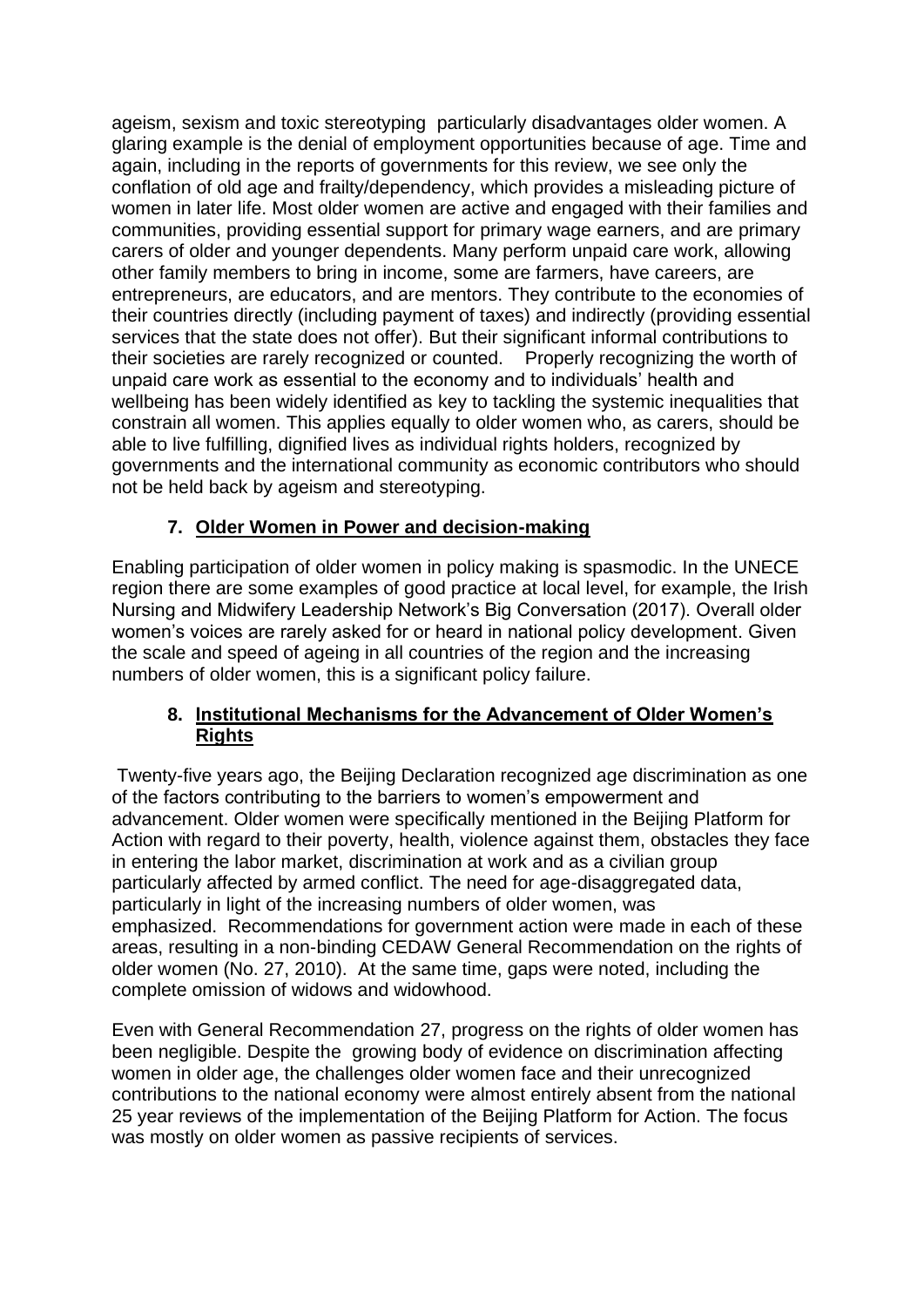### **9. Human Rights of Older Women**

The gap between the existence of legal rights and the effective enjoyment of them by women in older age derives from lack of commitment by governments – duty bearers - to promoting and protecting older rights holders - older women - and the failure of governments and other stakeholders to inform older women about their rights. The lack of appropriate recourse mechanisms at national and international levels, and the inadequate resources at both levels compound the problem. Age is not one of the forms of discrimination that is explicitly mentioned in the CEDAW convention. General Recommendation no. 27 on the rights of older women, adopted by the UN General Assembly in 2010 is non-binding, as is the Political Declaration and Madrid International Plan of Action on Ageing (MIPAA) adopted by the GA in 2002. The Open-ended Working Group for the purpose of Strengthening the Protection of the Human Rights of Older Persons, which has held 10 annual sessions since 2010 is mandated by the General Assembly in its resolution 67/139 to propose the main elements that should be included in an international legal instrument to promote and protect the rights and dignity of older persons. To date no final decision has been reached. The 11<sup>th</sup> session of the Open Ended Working Group for the purpose of Strengthening the Protection of the Human Rights of Older Persons will be held 6-9 April 2020. UNECE governments, National Human Rights Institutes, UN Women and civil society organizations are urged to actively support a BINDING international legal instrument to promote and protect the rights and dignity of older persons.

### **10. Older Women and the Media**

Ageism is an invidious structural barrier facing all older people, marginalizing and excluding them in their communities and negatively impacting their health, well-being and dignity; The intersectionality of age and gender portrayed in the media creates an especially challenging and noxious barrier for older women, as it combines stereotyping, prejudice, and discrimination not only on the basis of age but also relating to gender. Even though women outlive men and in the main live active and productive lives well into old age, later life for women is largely portrayed as something to be denied and feared, which leads to routine and erroneous conflation of old age with physical and mental decline, incompetence, frailty and dependency. The media have an important role to play in correcting negative stereotypes and not amplifying them. Guidelines can and should be developed with the media on how to tackle issues related to ageism. And given the importance of social media for all generations, older women as a major stakeholder should be involved and included in the development of these guidelines. Along side the media the advertising industry has a major influence in forming opinion and attitudes, including that of the younger generation towards older women, so therefore the industry should also adopt guidelines – with the input of older women - on how to include and portray older women.

#### **11. Older Women and the Environment**

Having access to a sustainable environment and decent living conditions is a fundamental human right. However, although older women may play an important role in serving as managers, consumers and producers at the household level, they have been largely absent at the level of environmental policy-making and decisionmaking. The practical and specialized knowledge they may have about ecological linkages and fragile ecosystems is not routinely sought. Older women who are isolated, living alone or unable to live independently often suffer from lack of basic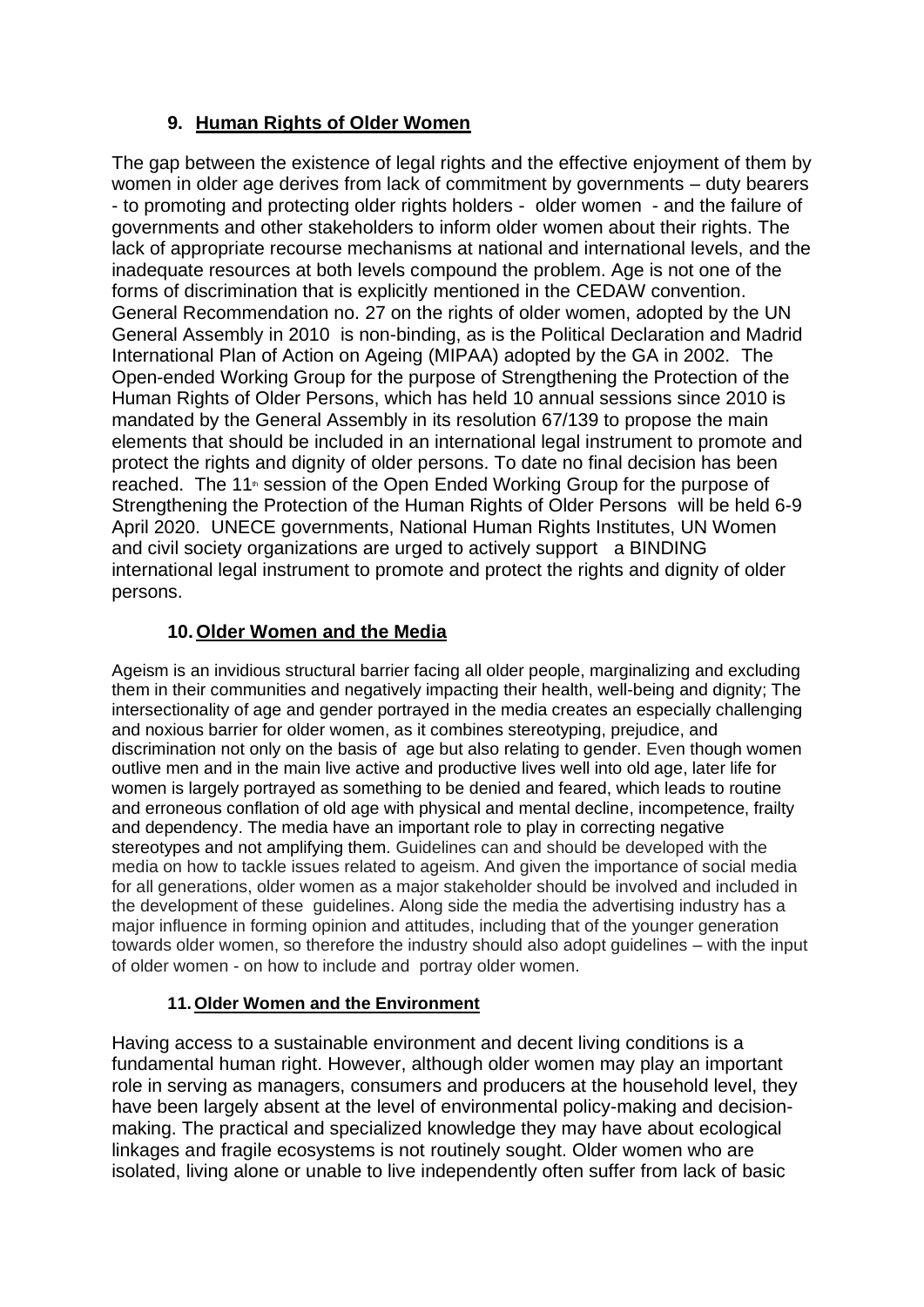housing and clean water. Man-made and natural disasters, as well as the impact of climate change leading to desertification, have a devastating impact on rural older women in particular. Lack of appropriate housing and living environments also creates undue hardships for older women, in spite of efforts such as the age friendly cities and communities movement initiated by the World Health Organization (WHO).

## **12. The Girl Child**

Earlier reports for Beijing state that in 1990 eighty million girls had no access to primary school and without education these girls are doomed to an old age of poverty. These girls are the older women of today and tomorrow, yet there is no mention of how these and subsequent cohorts of women are provided for in government policies and practice today. Interventions for girls is only part of a twopronged strategy: interventions for older women who were once girls and who experience discrimination and are living with its consequences must also be part of an inclusive strategic plan to achieve gender equity for all. The age cohort-specific section in the member state reports for Beijing elicited significant government comments and focus on the girl child. Adding a section specific to older women (60 years of age and older is the UN designation for old age) will help generate the same attention for older women.

#### **SECTION 3: STATISTICAL DATA (DATA ON WOMEN DISAGGREGATED BY AGE AND SEX)**

Data collection remains an integral part of evidence based and rights focused policy making and must reflect diversity among older persons, similar to that of other cohorts. Disaggregation of data by age and other dimensions is essential for implementation of the 2030 Agenda and Target 17.18 and the Beijing Programme of Action. Inadequate data for women beyond age 49 is a key driver of the denial of older women's rights. Disaggregated data by age, gender and disability by five-year intervals until death beyond age 49 is not routinely collected or available; in many countries, data on intimate partner violence ends at age 49. Few prevalence studies on domestic violence against women within population-based studies include women older than 49 in their samples. Increased participation by and support of National Statistical Offices on age inclusive data processes, including the Titchfield Group on Ageing Statistics, endorsed by the UN Statistical Commission is recommended.

# **SECTION 4: PRIORITY ACTIONS TO RESPOND TO OLDER WOMEN**

Wellbeing, thriving economies and sustainable development that protect people and planet require the full involvement of and attention to older women, and the full protection of their rights. Older women are not a homogenous group. Some are vulnerable and in need of assistance and care, much like any other social group, no matter their age. Many are active, healthy and vibrant contributors to their families, communities and society. Many lead independent and autonomous lives. Many are active agents of change. It is therefore important that there is knowledge transfer from two perspectives - that of developing the skills of older women to meet up to date requirements, and that knowledge is transferred in a systematic way from older to younger women.